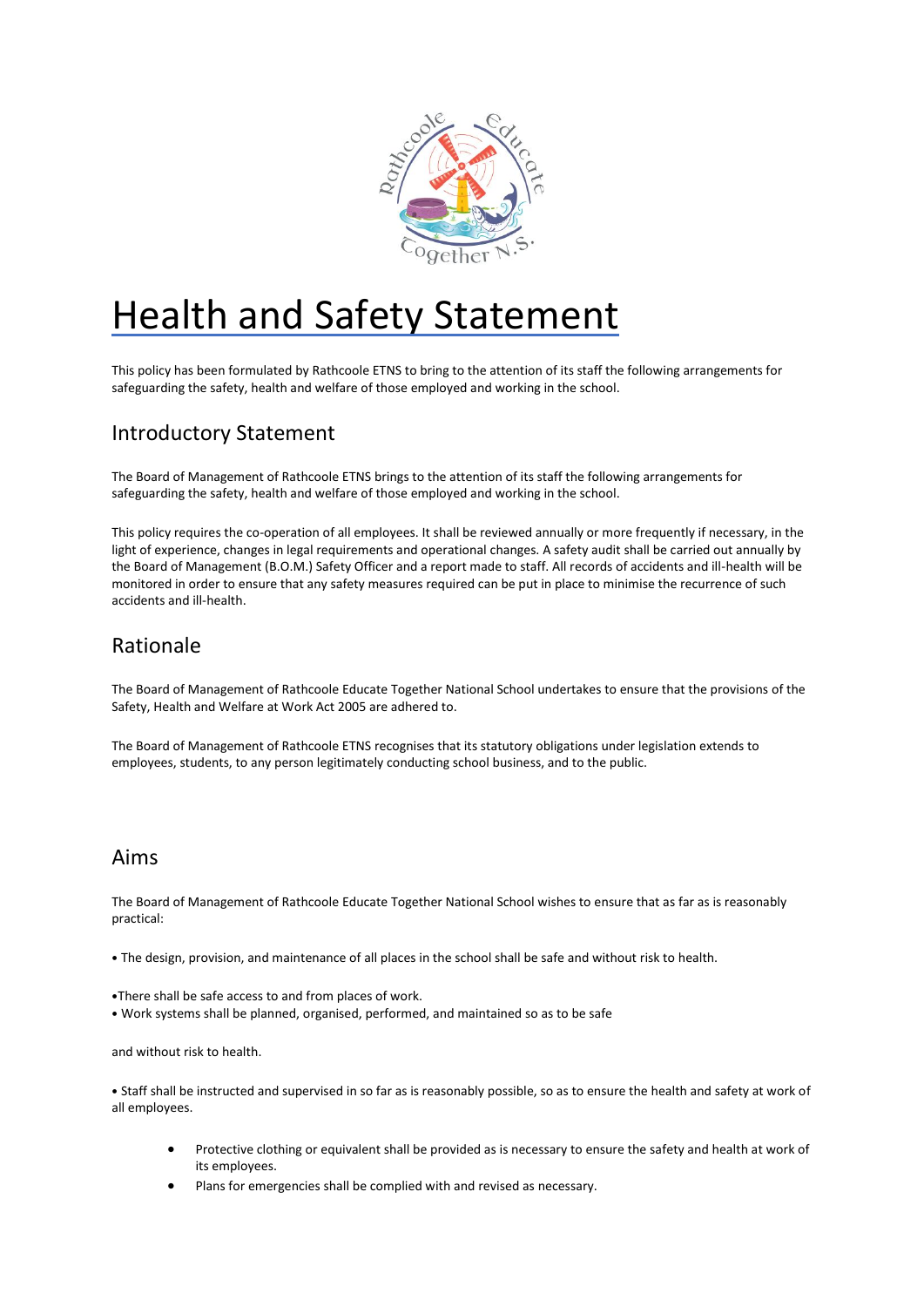• This statement will be continually revised by the Board of Management as necessity

arises, and shall be re-examined by the Board on at least an annual basis.

- Employees shall be consulted on matters of health and safety.
- Provisions shall be made for the election by the employees of a Staff Health and Safety Officer.

### School Profile

Rathcoole Educate Together National School is located in temporary accommodation in Citywest. Currently it has a staff of 1 principal,1 teacher, 1 SET and 1 part-time secretary. At present there are 14 pupils enrolled in the school. The school at different times throughout the year also has a number of adults, third and second level carrying out work experience with the staff throughout the year.

### SAFETY STATEMENT

In accordance with the Safety, Health and Welfare at Work Act 2005, it is the policy of the Board of Management to ensure, so far as is reasonably practicable, the safety, health and welfare at work of all staff and to protect students, visitors, contractors and other persons at the school from injury and ill health arising from any work activity. The successful implementation of this policy requires the full support and active co-operation of all staff, students, contractors and visitors to the school.

It is recognised that hazard identification, risk assessment and control measures are legislative requirements which must be carried out by the employer to ensure the safety, health and welfare of all staff. In particular, The Board of Management, as employer, undertakes in so far as is reasonably practicable to:

- Promote standards of safety, health and welfare that comply with the provisions and requirements of the Safety, Health and Welfare at Work Act 2005 and other relevant legislation, standards and codes of practice.
- Maintain a constant and continuing interest in safety, health and welfare matters pertinent to the activities of the school.
- Provide and maintain safe and healthy working conditions, in accordance with all statutory requirements.
- Provide information, training, instruction, and supervision where possible, to enable staff to perform their work safely and effectively.
- Make available all applicable safety or protection devices, information, instruction, training, and supervision where possible to generate a safe place of work.
- Regularly review this Safety Statement and any other safety related documents.
- Carry out ongoing assessments of our operations through the medium of audits and inspections.
- Consult with staff on matters related to safety, health, and welfare at work.
- Manage the Covid 19 pandemic information, policies and promote the safe return to schools.

The Board of Management is committed to playing an active role in the implementation of this occupational safety, health and welfare policy and undertakes to review and revise it in light of changes in legislation, experience and other relevant developments.

The Rathcoole National School's working copy of the Safety Statement is located on file in the Principal's office and on the school website. It will be available for viewing by any employee. The Safety Statement is introduced to all new employees at their *Induction Training*.



**Signed:. Health and Safety Officer (Board of Management)**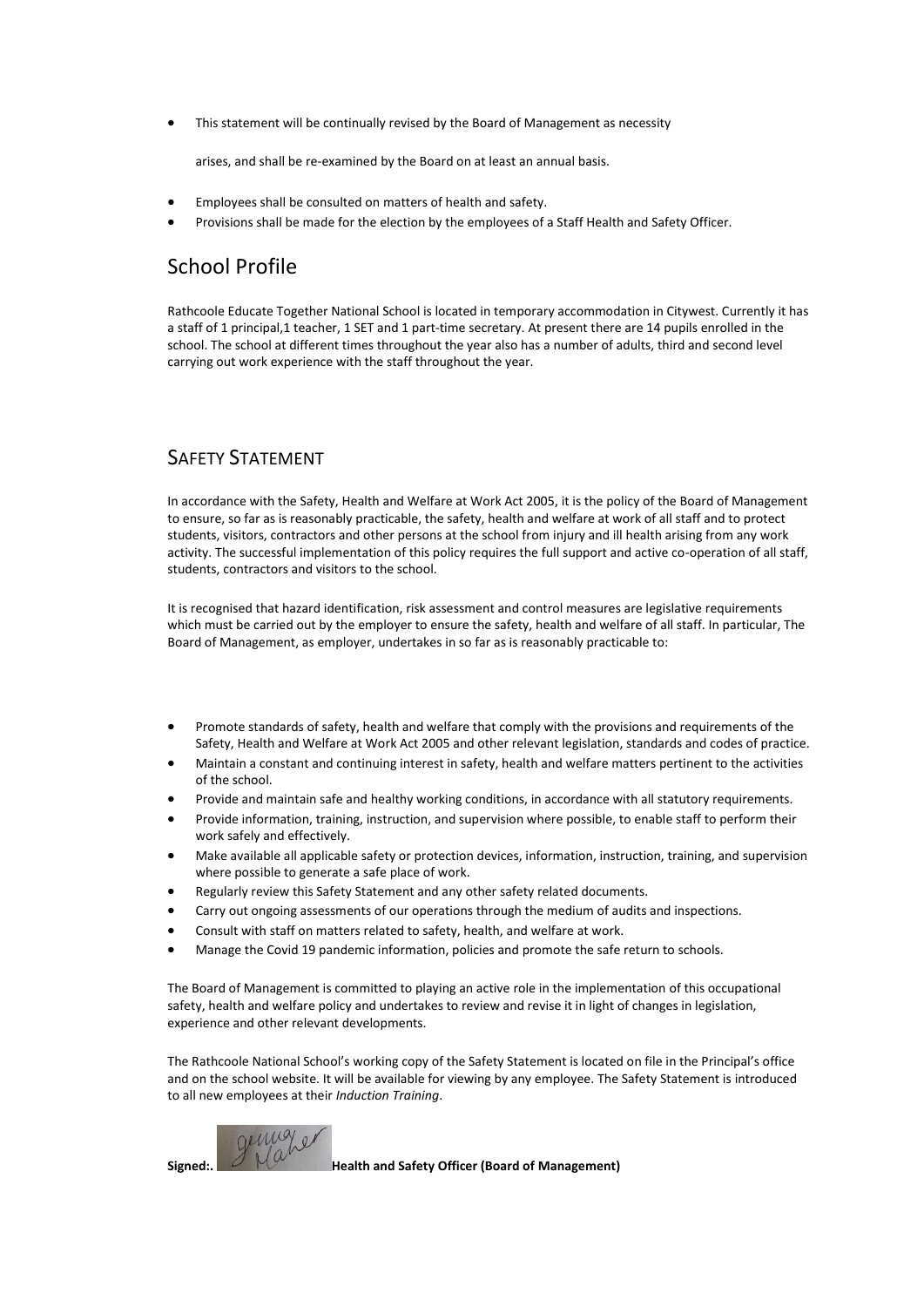**Date: 10/02/2021** 

### Roles and Responsibilities Employees

It is the duty of every employee while at work:

- 1. (a) To take reasonable care for his/her own safety, health and welfare, and that of any person who may be affected by his/her acts or omissions while at work.
- 2. (b) To co-operate with his/her employer and any other person to such extent as will enable his/her employer or the other person to comply with any of the relevant statutory provisions.
- 3. (c) To use in such manner so as to provide the protection intended, any suitable appliance, protective clothing, convenience, equipment or thing provided (whether for his/her lone use or for use by him/her in common with others) for securing his/her safety, health or welfare at work.
- 4. (d) To report to the Board of Management (Staff Health and Safety Officer) without unreasonable delay, any defects in the building, equipment, place of work, or system of work, which might endanger safety, health or welfare of which he/she becomes aware.
- 5. (e) To ensure they stay up-to-date with the school's Health and Safety policy.
- 6. To follow all Covid 19 guidelines and procedures set out in the schools Covid Plan.

No person will intentionally or recklessly interfere with or misuse any appliance, convenience or other means or thing provided in pursuance or any of the relevant statutory provisions or otherwise, for securing safety, health or welfare or persons arising out of work activities.

Employees using available facilities and equipment provided, should ensure that work practices are performed in the safest manner possible (see section 9 of Safety, Health and Welfare at Work Act 1989).

#### Board of Management

The overall responsibility for the establishment and maintenance of an effective policy for Safety, Health and Welfare at work rests with the Board of Management of the school. Management and all other staff within the School will support the members of the Board of Management to ensure implementation of the Health and Safety Statement. The B.O.M. will meet on a periodic basis to discuss health and safety issues within the School. Specifically they will:

- Appoint a B.O.M. Health and Safety Officer from within the Board of Management.
- Arrange for the appointment of a Staff Health and Safety Officer from within the staff.
- Support the Principal in her role as the 'day-to-day manager' of the school.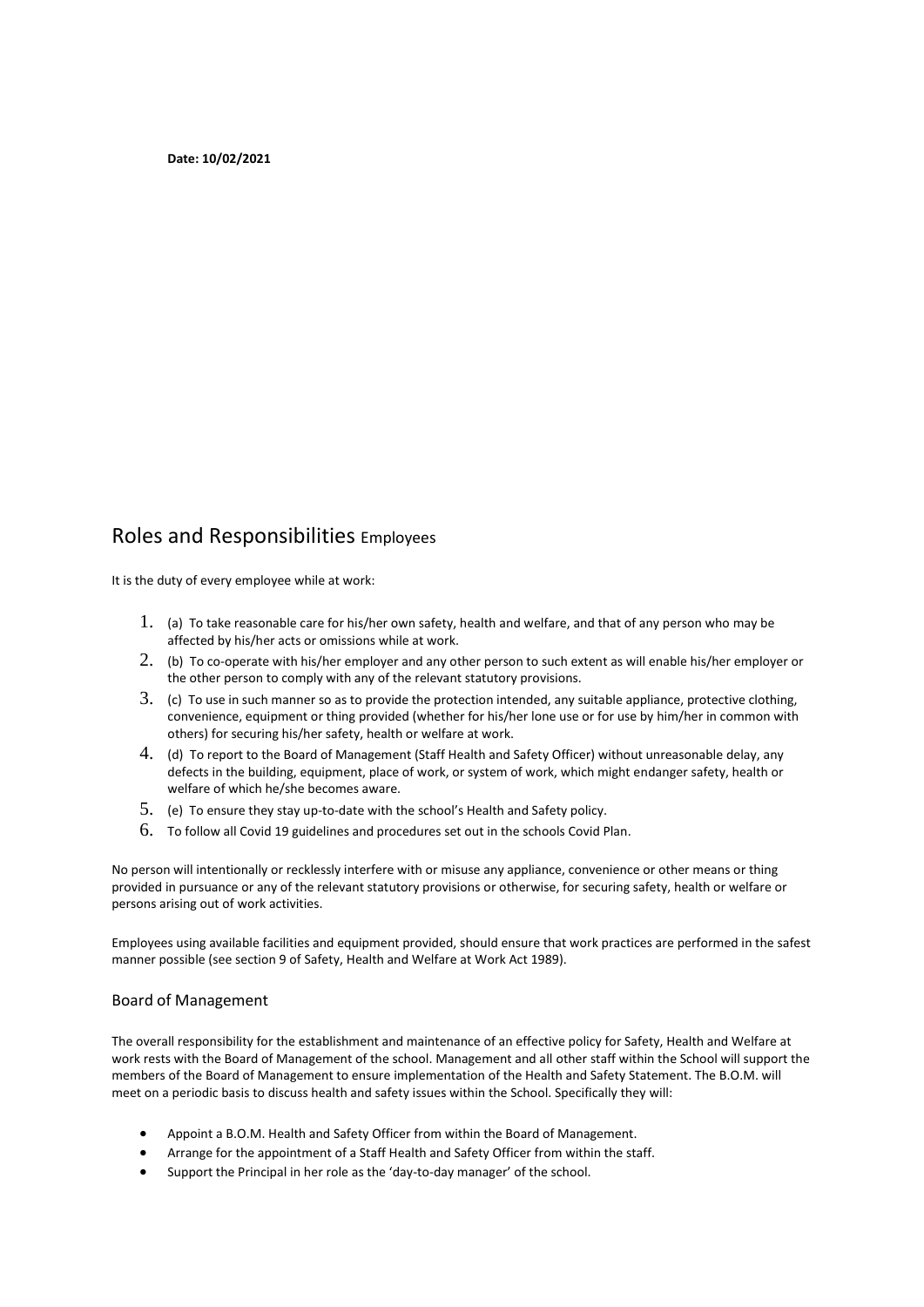- Take a direct interest in health and safety to ensure compliance with all statutory requirements.
- Endeavour to ensure that there are sufficient funds and facilities available to enable the Health and Safety Statement to be reasonably implemented.
- Support the Health and Safety Officer, Principal, and all members of staff.
- Ensure that the Health and Safety Statement and all procedures pertaining to this statement are communicated adequately to staff.
- Ensure that all equipment in their area of responsibility is properly maintained and safe to use.
- To oversee that the Covid 19 Plan is being adhered to.

### Health and Safety Officer on the Board of Management, and the Principal/Deputy Principal

The B.O.M. Health and Safety Officer shall keep the B.O.M. informed of concerns and updates to the Health and Safety policy. The Health and Safety Officer via the Principal as the 'day-to- day manager' of the school shall:

- Monitor the competence of all members of staff under the administration of the B.O.M. to carry out their work safely and follow procedures if he/she has any concerns. The Principal shall ensure all staff are fully aware of any potential hazards in their job to themselves and others.
- Arrange to evaluate the effectiveness of the Health and Safety Statement on an annual basis.
- Ensure that the responsibility of Health and Safety is properly assigned, understood and accepted at all levels.
- Ensure that appropriate fire-safety equipment (e.g. fire extinguishers, fire alarms, fire doors, lift, break glass units, fire blankets) is available, tested on an annual basis and replaced when used or defective.
- Make first aid training available to all staff every 2 years.
- Bring safety statements to employees' attention on commencement of employment and annually - and to have an up-to-date safety statement available
- Require an up-to-date Safety Statement from any employers from whom the School contracts services.
- Procure advice and assistance wherever necessary from the Health and Safety Authority.
- Take heed, together with remedial action, on any Health and Safety matters brought to the attention of the Board of Management.
- Ensure that newly appointed staff and regular volunteers have up-to-date garda vetting.
	- $\frac{1}{2}$  To check and respond to Covid 19 response plan as needed.

#### **Teachers**

All Teachers are responsible for creating a genuine culture of safety within the School.

Specifically, they will:

- Take a direct interest in health and safety.
- Ensure that the safety rules and procedures are adequately communicated and fully understood by all relevant staff and pupils.
- Ensure that all activities are planned so that they may be carried out in a safe manner.
- Ensure that all equipment in their area of responsibility is properly maintained and safe to use.
- Regularly examine their areas in a walk-through inspection to ensure they are compliant with health and safety standards.
- Regularly check their first aid packs and restock if needed.
- Teachers will follow Health and Safety procedures on any outings outside of the school grounds and follow relevant procedures as outlined in RETNS' school tour policy. (drafting)
- Ensure that Covid 19 procedures are being adhered to.

### Staff Health and Safety Officer

The Staff Health and Safety Officer is responsible for coordinating, supervising, and managing the Safety, Health and Welfare matters dealt with in the Safety Statement.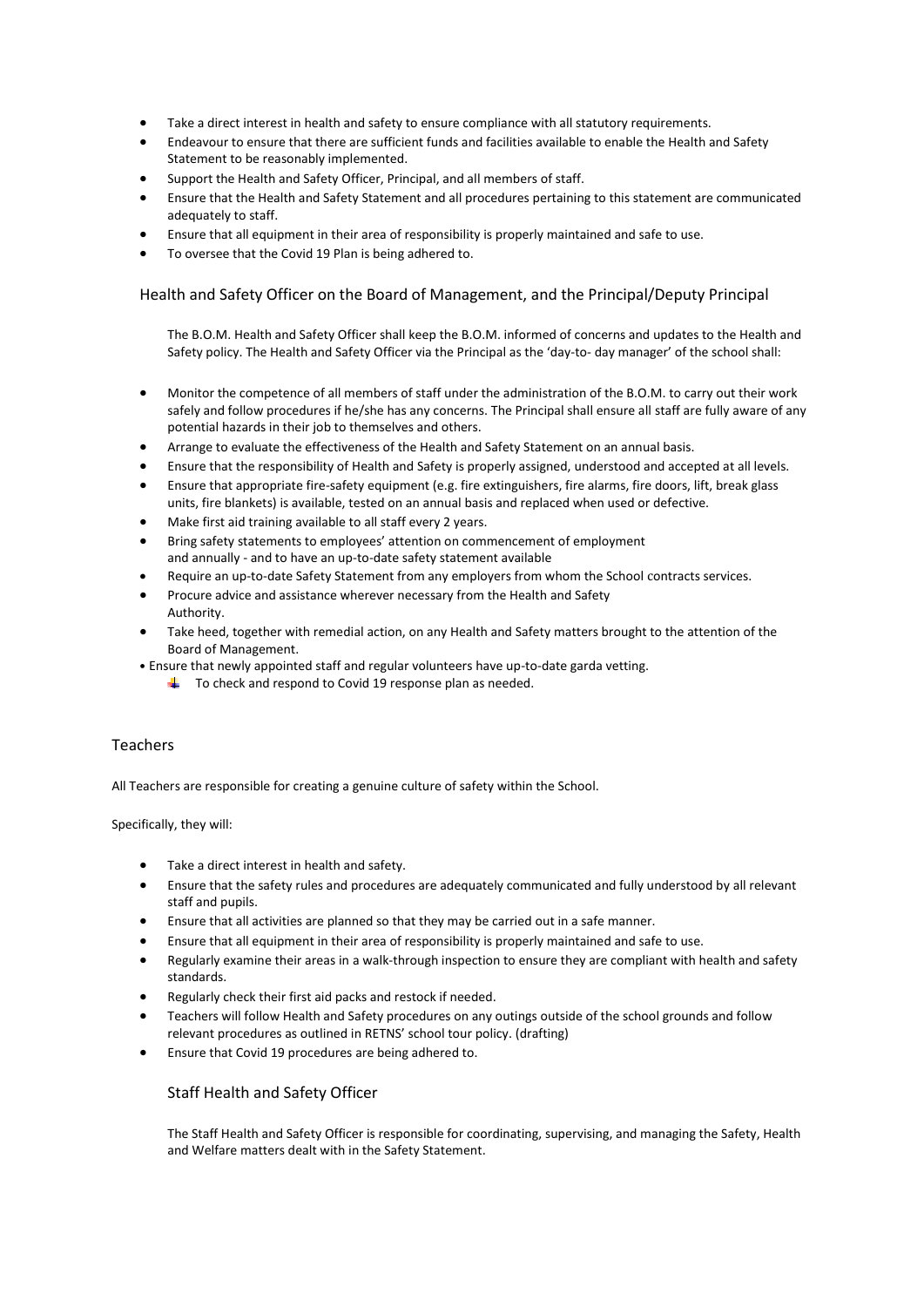She/He will:

- Complete a safety inspection of the school premises on an annual basis.
- Organise a fire drill on a termly basis.
- Assist the principal in regular maintenance checks on break-glass units and update the log book accordingly.
- Ensure that adequate First Aid provisions and arrangements are in place.
- Ensure that all accidents involving employees, however slight, are reported, and where necessary fully investigated and remedial advice provided.
- Review risk assessment and Safety Statements when there has been a significant change or there is another reason to believe the risk assessment is no longer valid and following the review, to amend as appropriate.

#### Parents/Guardians

Parent participation is actively encouraged in Rathcoole ETNS and parents are often on-site during the school day to get involved in activities within the classroom. This may be hard to achieve with Covid restrictions at the moment. Parents who are visiting a classroom shall:

- Sign-in the 'Visitor sign-in book' at Reception or through the Google Forms system
- Proceed to their child's classroom only
- Follow any safety instructions given by the members of staff in their child's classroom
- Observe and obey all safety information signs posted throughout the school
- Refrain from interfering with any equipment or hazardous materials stored or used on site even if left unattended
- Report any accidents, however minor, to a member of staff and the appropriate accident form will be completed
- In the case of a fire or emergency evacuation activation evacuate the building with the class they are visiting as per the class teacher's instructions
- To follow all Covid 19 measures when collecting children and sending children to school as outline in the Covid 19 plan

### Visitor Control

A visitor is defined as any non-staff member who enters the school grounds for a non-routine meeting or event.

- The visitor will not carry out any work and will be accompanied by a member of staff at all times during the visit.
- In the event of a fire, or emergency evacuation, the visitor will be instructed to accompany the staff member to the assembly point.
- Any accidents to visitors, however minor, must be reported to the staff member and the appropriate accident form will be completed.
- Visitors to the site must observe and obey all safety signs posted throughout the school and follow all Covid 19 protocols.
- Visitors on site should not interfere with any equipment or hazardous materials stored or used on site even if left unattended

### Contractor Control

A contractor is defined as anyone who undertakes or carries out work either him/herself or through their employees or who is self-employed and undertakes or carries out such work. This person or persons will work on site and will not be accompanied for the duration of the work by a staff member of the School. It will include contractors, sub-contractors, and service call out staff etc.

A control system is in place in order to control all contractors and visitors and ensure they are not affected by the operations of the staff and that the staff are not affected by the operations of the contractor. All contractors who wish to work for Dublin South City Educate Together must provide the following items to the Principal

• Copy of all employers and public liability insurance certificates.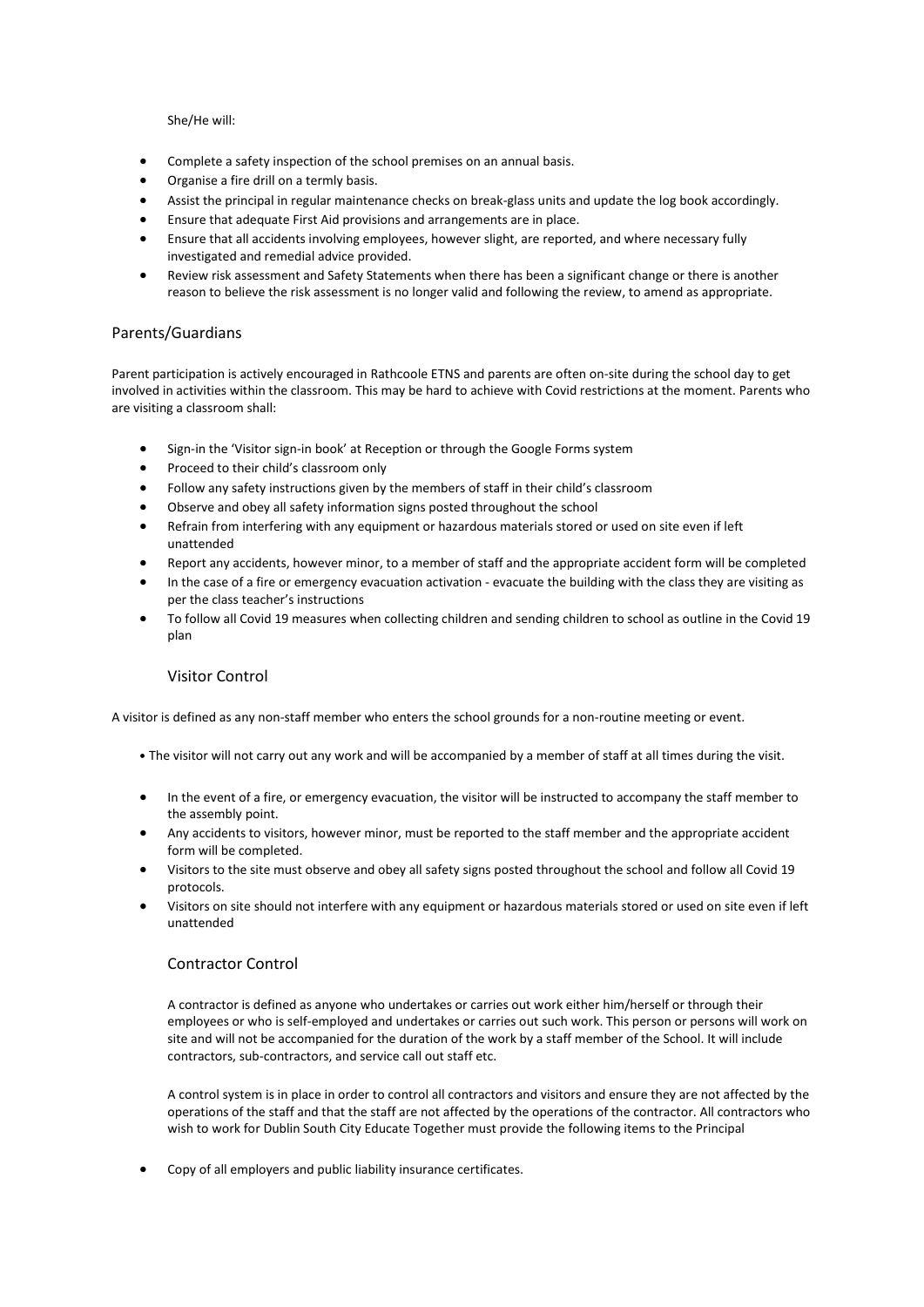- Copy of the Contractor Company Safety Statement.
- Copy of any specific method statements applicable to the more hazardous work to be carried out.
- Copy of any applicable statutory test or examination certificates for equipment brought or used on site.
- Follow all Covid 19 protocols.

## Anti-bullying and Anti-Harassment Policy

Rathcoole Educate Together is committed to providing a working environment free from harassment of any kind and to protecting the dignity of every individual at work. Rathcoole ETNS recognises that conflict may occur and can include behaviour that is offensive to the recipients such as:

- Physical threats and assault
- Non-violent threats or implied threats
- Verbal harassment/ abuse of a person
- Unfair selection of tasks
- Sexist comments or other unwarranted conduct of a sexual nature Racism

Rathcoole ETNS will ensure that any complaints are properly and fairly investigated and dealt with in an appropriate and measured way according to the complaints procedure. As far as Rathcoole ETNS is concerned any source of harassment, whether it be physical, verbal, non-verbal, racist, or sexist, is unacceptable. Staff members are encouraged to bring such unwanted practices and behaviours to the attention of the Principal/ Deputy Principal or any other person to whom they have confidence in and who will act responsibly on their behalf to have the matter resolved.

All complaints are made in confidence and the school will proceed with the steps outlined in the complaints procedure only with the approval of the complainant. All staff members have a duty and a responsibility to each other to eliminate or to report any unwanted behaviours.

No victimisation of any individual should take place as a result of reporting such instances if they are found to be unsubstantiated. Retaliation against someone who complains about harassment is a serious disciplinary offence. If, however, it is found that a complaint was brought maliciously, disciplinary proceedings against the complainant will be considered.

### Stress at the Workplace

Rathcoole Educate Together National School adheres to all aspects of the 2005 Safety, Health and Welfare at work Act which obliges employers to identify and safeguard against ALL risks to the health and safety of its staff, including workplace stress. Workplace stress arises when the demands of the job and the working environment exceeds the capacity of staff members to meet said demands. Causes of stress in the workplace:

- Faulty work organisation
- Poor working relationships
- Poor communication at work
- Highly demanding tasks

Rathcoole Educate Together National School will utilise the following methods for eliminating stress:

- Management will have regular consultation and communication with all staff. They will ensure that complaints that may be related to stress are listened to in a confidential manner, documented and appropriate measures taken immediately.
- Management will provide opportunities for staff to relax and to improve coping strategies through professional learning, school activities and the provision of employee assistance programme via Inspire, through the Department of Education and skills.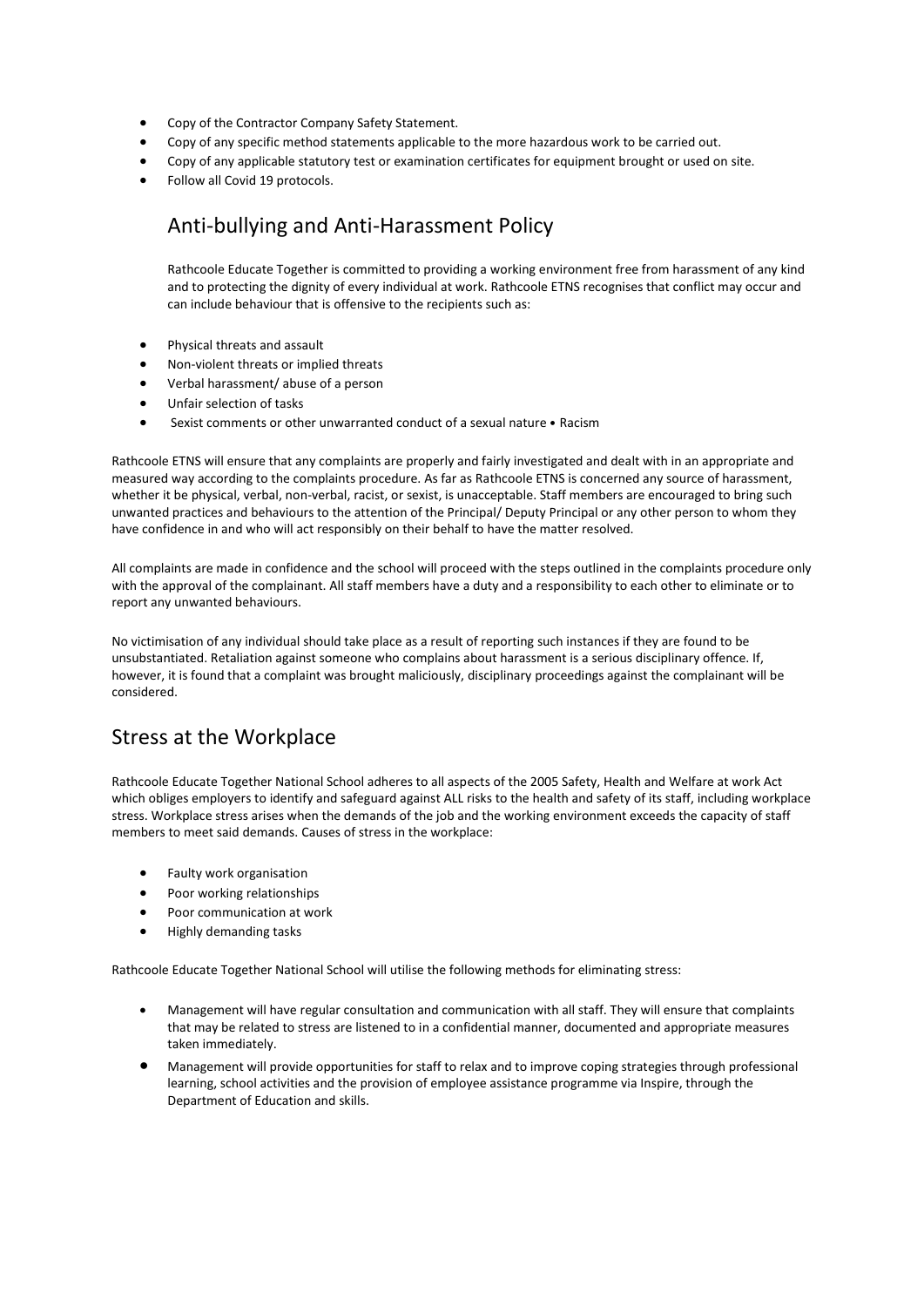# Consultation and Information

It is the policy of the Board of Management of Rathcoole Educate Together National School to consult with staff in preparation and completion of an annual Health and Safety Audit, to make a copy of the safety statement available to all present and newly appointed staff, and to convey any additional information or instructions regarding health, safety and welfare at work to all staff as it becomes available. Health, Safety and Welfare at work will be considered in any future staff training and development plans.

### **Hazards**

Hazards shall be divided into two categories. Those which can be rectified will be dealt with as a matter of urgency. Those that cannot will be clearly indicated and appropriate procedures listed beside them. All hazards shall be eliminated in so far as resources and circumstances allow.

### Fire

All employees will be instructed in and should make themselves aware of the location of all fire points and the minimum requirements on how to initiate the alarm and ensure that they are capable of a controlled evacuation, should an emergency arise in the school. All fire points will be wall mounted, indicated with fire point signs and kept clear of obstructions at all times. Emergency evacuation drills will be carried out on a termly basis. Records of all drills will be maintained.

Emergency Site Controller (Principal): The Emergency Site Controller will assume overall responsibility for the management and control of any emergency situation on site until the arrival of the emergency services

Deputy Emergency Site Controller: If the Emergency Site Controller is not present, the Deputy Emergency Site Controller will assume overall responsibility for the management and control of any emergency situation on site until the arrival of the Emergency Services.

It is the policy of the Board of Management of Rathcoole Educate Together National School that:

- 1. (i) The Board of Management will ensure that an adequate supply of fire extinguishers, suitable for the type of fires likely to occur in each area, is available, identified and regularly serviced by authorised and qualified persons. Each fire extinguisher shall have instructions for its use.
- $2.$  (ii) The Principal will ensure that fire drills shall take place at least once a term.
- 3. (iii) Fire alarms shall be clearly marked. (Responsibility of Board of Management Safety Officer)
- 4. (iv) Signs shall be clearly visible to ensure that visitors are aware of exit doors and routes. (All Staff)
- 5. (v) All doors, corridors, and stairwells shall be kept clear of obstruction and shall be able to be opened at all times from within the building. Each teacher who has an exit in her classroom must ensure it is kept clear. P.E. hall and main door – Principal will see they are free of obstruction.
- 6. (vi) A plan of the school shows assembly points outside the school (BOM).
- 7. (vii) Assembly areas are designated outside each building, and the locations specified. (BOM and Principal)
- 8. (viii) All electrical equipment shall be left unplugged when unattended for lengthy periods and when the building is empty. Teachers are responsible for their own classroom. The secretary/Principal, as appropriate, are responsible for the office. Staff room is every teacher's responsibility. Cleaner to check when cleaning.
- 9. (ix) Bottled gas shall be stored in a secure place in such a manner as to minimise the danger of explosion in the case of fire (Principal).
- $10.$  (x) Principal and Staff Safety Officer shall be responsible for fire drills and evacuation procedures.
- $11.$  (xi) All recommendations made by a Fire Officer in addition to these provisions shall be implemented.

### **If you come across a Fire**

Should a fire occur in any area of the school, the following actions should be taken: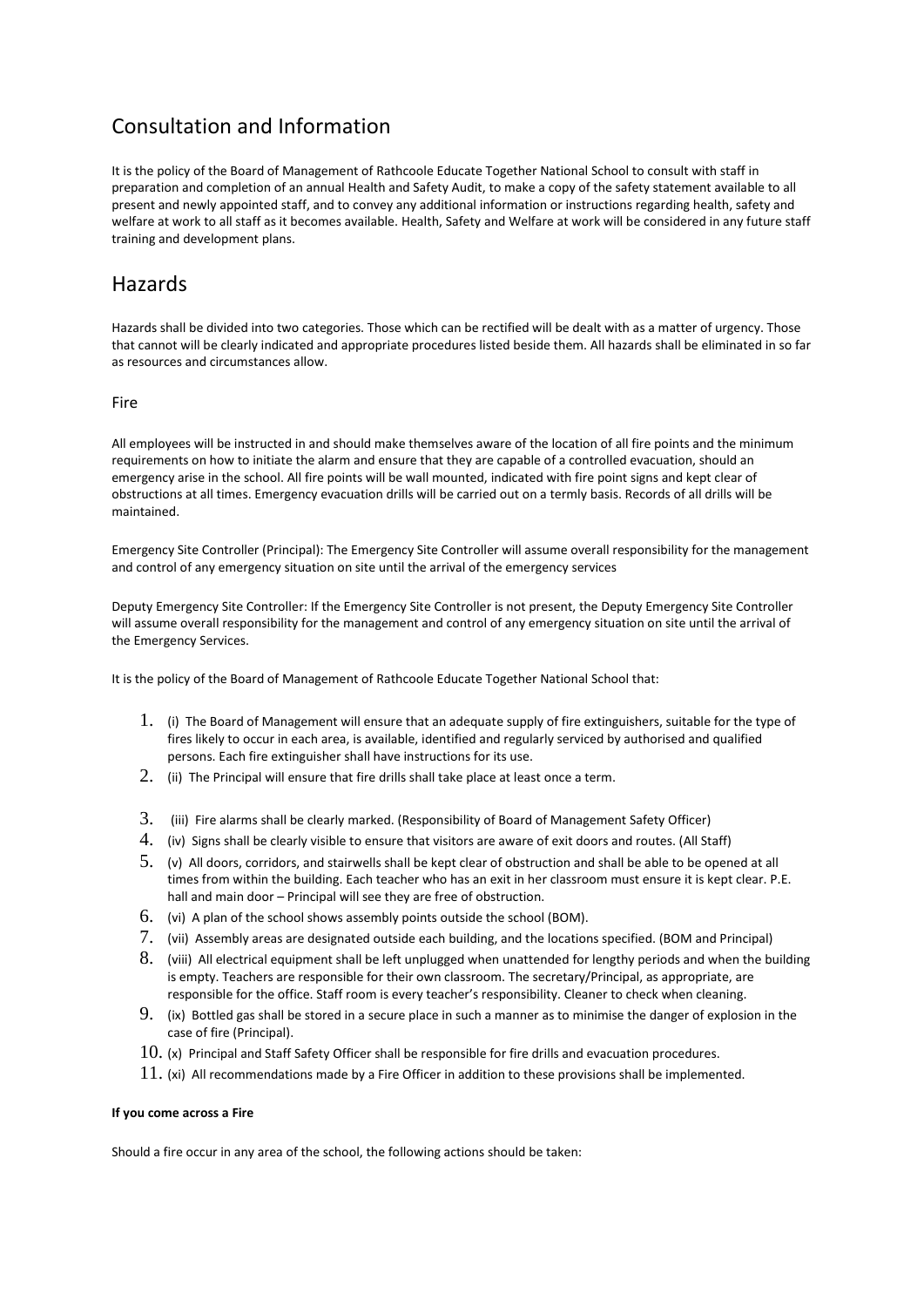- Ensure the alarm is raised. Obtain assistance if required.
- Providing you have been trained and it is safe to do so, attempt to extinguish or contain the fire using the appropriate extinguishers and hoses etc. DO NOT PUT YOURSELF AT RISK.
- Always ensure your safe exit is available when tackling a fire; never let the fire get between you and the exit.
- Evacuate the building and move towards the Assembly Point
- Call the Fire Brigade

#### **If you hear the Fire alarm;**

- EVERYONE OUT of the building using the nearest escape routes. Class teachers bring class lists with them. WALK QUICKLY but CALMLY and QUIETLY. NO OVERTAKING.
- DO NOT RETURN for anything you have forgotten.
- Move to the Assembly Points (Located in the far paly area by the letter S). Class teachers call the roll and hold up the green card or red clipboard. Green card indicates everyone is accounted for where red clipboard indicates that there are people not accounted for. In the case of a red card, the teacher must inform the emergency site controller immediately.
- Wait for direction from the Emergency Site Controller

### Identified Hazards

The following hazards (in so much as can be identified) are considered by the Board of Management to be a source of potential danger and are brought to the attention of all concerned.

- 1. Wet corridors
- 2. Gas/Oil tanks
- 3. Trailing leads
- 4. Computers
- 5. Guillotine
- 6. Projectors
- 7. Fuse Board
- 8. Electric kettles
- 9. Boiler house
- 10. Ladders
- 11. Excess gravel on school yard
- 12. Protruding units and fittings
- 13. External store to be kept locked
- 14. Lawnmower
- 15. Slabs around perimeter of school
- 16. Garden stores
- 17. Icy surfaces on a cold day
- 18. Mats in classrooms
- 19. Unsecure doors
- 20. Items blocking stairs
- 21. Items blocking access to storage in classrooms

22. Items blocking pathways around classrooms

23. Leaks in ceilings or bathroom fixtures

- 24. Unsafe driving and parking practices
- 25. Children not crossing at pedestrian crossings
- 26. Occasional sharp objects found on school grounds

### Safety Protective Measures

To minimise these dangers the following safety/ protective measures must be adhered to in addition to the duties of employee pages 1-2 of this document.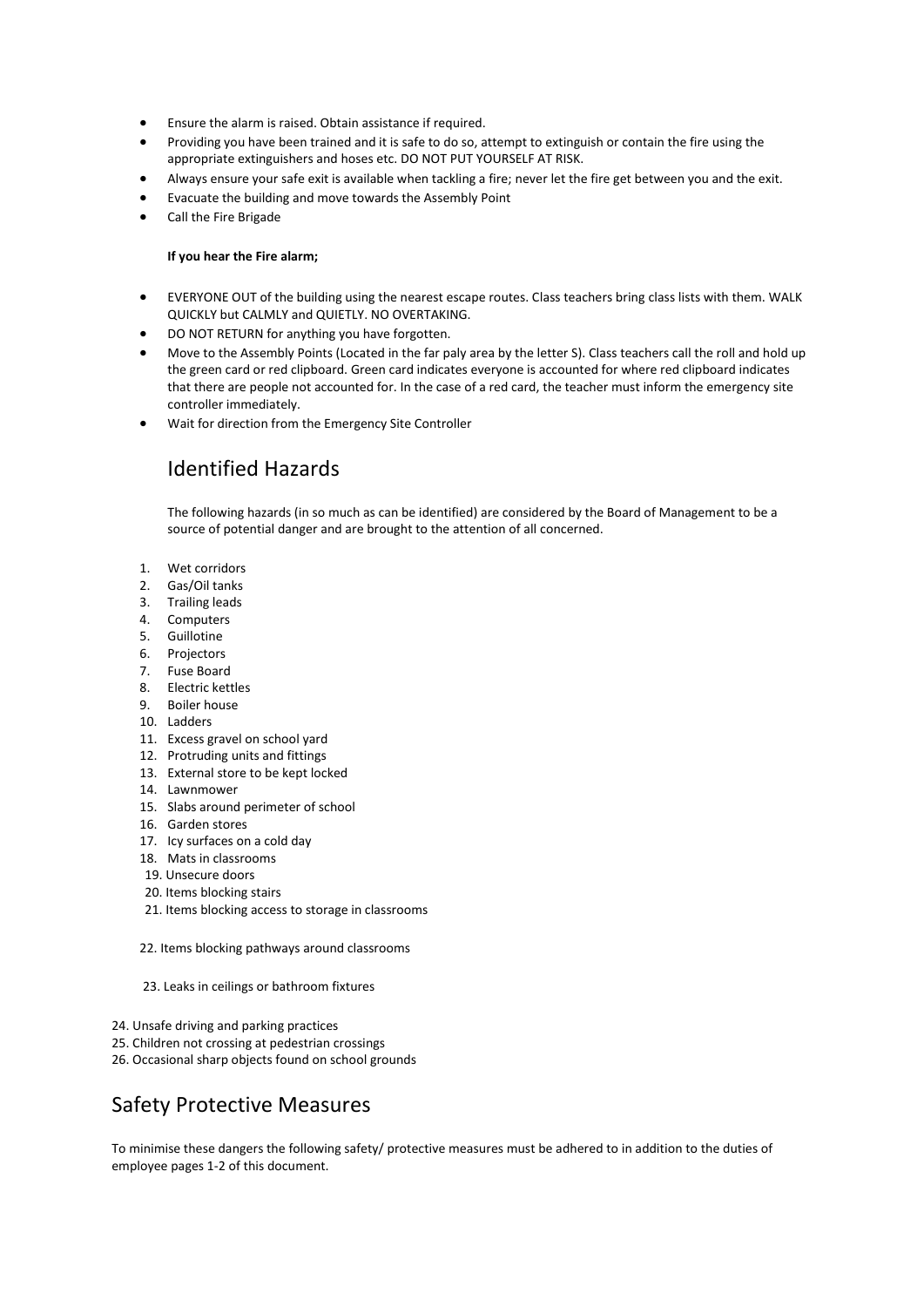- 1. (a) Where applicable Board of Management will ensure that members of the staff will have been instructed in the correct use of equipment appropriate to their position. (BOM Safety Officer)
- 2. (b) All machinery and electrical equipment are fitted with adequate safeguards. (BOM Safety Officer)
- 3. (c) Precautionary notices, in respect of safety matters are displayed at relevant points. (Staff Safety Officer)
- 4. (d) Ladders must be used with another person's assistance. (all staff)
- 5. (e) Avoid use of glass bottles where possible by pupils. Remove broken glass immediately on discovery (All staff)
- 6. (f) All staff will replace equipment in storerooms securely and positioned so as not to cause a hazard.
- 7. (g) Check that all PE and other mats are in good condition. (all staff)
- 8. (h) Check that roofs, guttering, drain pipes etc as far as can be seen are sound and well maintained. (B.O.M. Health and Safety Officer) Hazards related to heating and plumbing issues will be reported to the principal and dealt with in an efficient manner.
- 9. (i) Check that all play areas, especially sand pits, are kept clean and free from glass before use. (All staff)
- $10.$  (i) Check that outside lighting works and is sufficient. (Board of Management)
- $11.$  (k) All staff will ensure that all classrooms and corridors are kept free of clutter, trailing leads or any items inhibiting movement around the school building. (all staff)
- 12. (l) Sharp objects and chemicals (e.g. surface sprays etc) will be kept out of reach of children (all staff, and cleaners)

(m)Paths, carpark, and drive-through area will be salted on icy days where possible (caretaker)

- $14.$  (n) Check that all builder's materials, caretakers' maintenance equipment, external stores etc are stored securely. (Principal and Staff Health and Safety Officer).
- 15. (o) Check that refuse is removed from building each day and is carefully stored outside. (Principal, staff, and cleaners).
- $16.$  (p) Wet floor signs will be displayed when the floor is wet (All staff, and cleaners)

# Constant Hazards

### Machinery, Kitchen equipment, Electrical appliances

It is the policy of the Board of Management of Rathcoole Educate Together National School that machinery, kitchen equipment and electrical appliances are to be used only by competent and authorised persons. Such appliances and equipment will be subject to regular maintenance checks.

### Electrical Appliances

Arrangements will be made for all appliances to be checked on a regular basis at least annually by a competent person, maintenance person, the supplier or his agent. Before using any appliance, the user should check that:

- All safety guards which are a normal part of the appliance are in working order
- Power supply cables/leads are intact and free of cuts or abrasions.
- Unplug leads of appliances when not in use.
- Suitable undamaged fused plug tops are used and fitted with the correct fuse.
- Follow official guidelines issued by the Health and Safety Authority.

#### Chemicals

It is the policy of the Board of Management of Rathcoole Educate Together National School that all chemicals, photocopier toner, detergents etc be stored in clearly identifiable containers bearing instructions and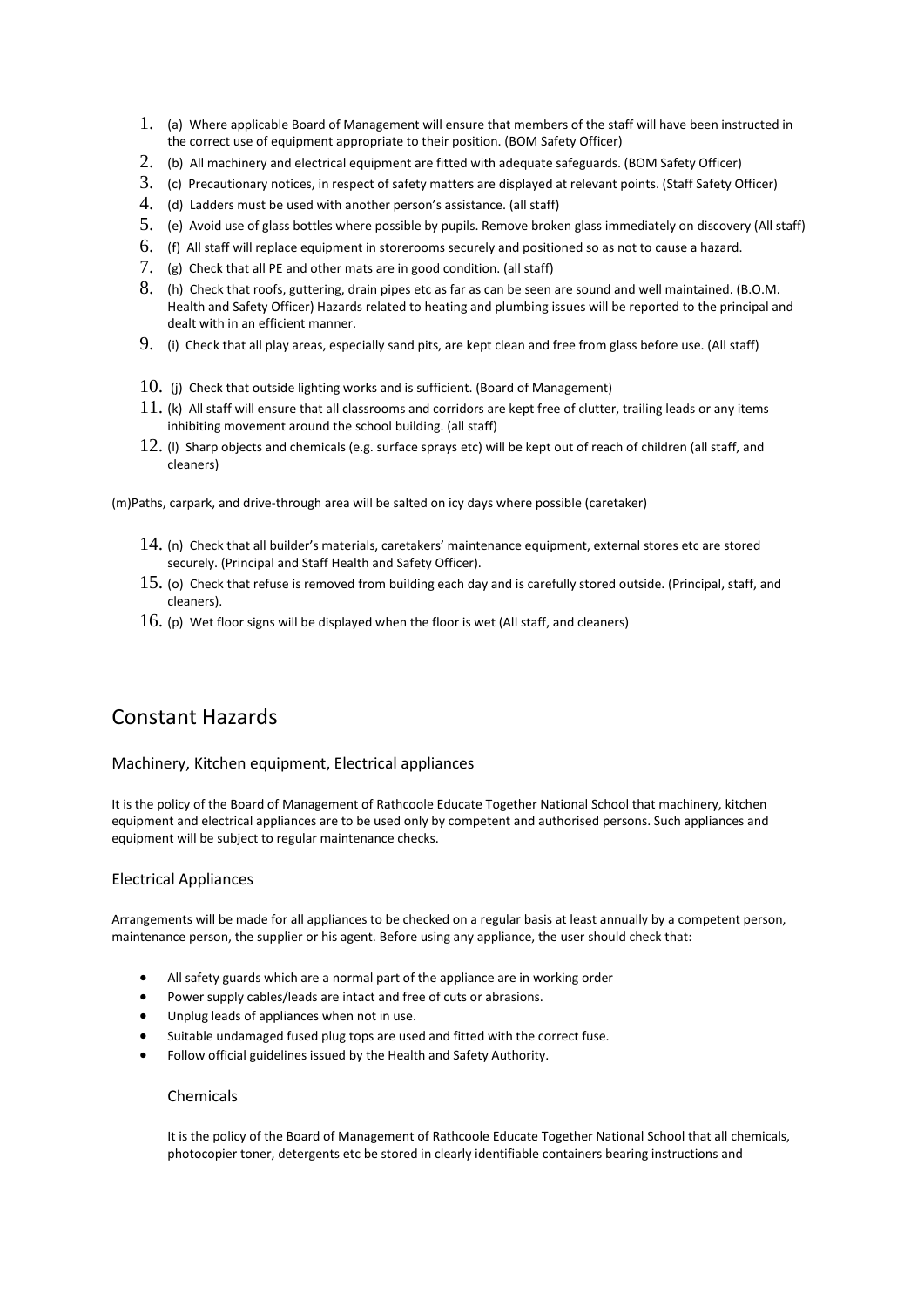precautions for their use and shall be kept in a locked area, and protection provided to be used when handling them. **(Secretary/Cleaner/Principal where appropriate)** 

#### Drugs and Medication

It is the policy of the Board of Management of Rathcoole Educate Together National School that all etc be kept in a secure cabinet/drawer. Administration of medication is only to be carried out or supervised by staff members as outlined in a completed 'Administration of Medication Plan', as specified in the 'Administration of Medication' policy and authorised by the Board of Management.

#### Welfare

To ensure the continued welfare of the staff and children, toilet and cloakroom areas are provided. A staffroom separate from the work area is provided, where tea and lunch breaks may be taken. Staff must co-operate in maintaining a high standard of hygiene in this area.

A high standard of hygiene must be achieved always. Adequate facilities for waste disposal must be available. An adequate supply of and cold water, towels and soap and sanitary disposal facilities should be available.

Members of staff and students are reminded:

- 1. (a) Apersonwhoisundermedicalsupervisionoronprescribedmedicationandwhohasbeen certified fit for work, should notify the school of any known side effect or temporary physical disabilities which could hinder their work performance and which may be a danger to either themselves or their fellow workers. The school will arrange or assign appropriate tasks for the person to carry out in the interim.
- 2. (b) Staff and students are not allowed to attend the premises or carry out duties whilst under the influence of illicit drugs or alcohol. Any person found breaking this rule will be liable to disciplinary action.

#### Highly Polished Floors

It is the policy of the Board of Management of Rathcoole Educate Together National School that every attempt will be made to avoid the creation of slippery surfaces. The washing of floors shall be conducted, as far as is possible, after school hours to eliminate as far as possible, the danger of slipping. Where floors are wet, warning signs regarding wet floors shall be used. Attention is drawn to the possibility of outside floors and surfaces being affected by frost in cold weather.

#### Smoking

It is the policy of the Board of Management of Rathcoole Educate Together National School that the school shall be a nonsmoking area to avoid hazard to staff and pupils of passive smoking.

#### Infectious Diseases

It is the policy of the Board of Management of Rathcoole Educate Together National School that all members of the school community shall be notified in the case of an outbreak of an infectious disease and steps taken to ensure the safety of staff and students against all such diseases. The Board of Management will endeavour to minimise the risk by adherence to sound principles of cleanliness, hygiene and disinfection and have provided disposable gloves for use in all First Aid applications, cleaning tasks, etc. Toilets and washrooms shall be provided at all times with an adequate supply of water, soap, towels and a facility for the safe disposal of waste. Any faulty equipment must be identified to the caretakers.

#### Manual Handling

No person will be expected to lift a load that would be likely to cause him / her injury. Consideration must be given to the load and whether help is necessary. Training in correct manual handling techniques will be provided as appropriate

Every employee must be familiar with the correct lifting techniques. These may be summarized as follows: -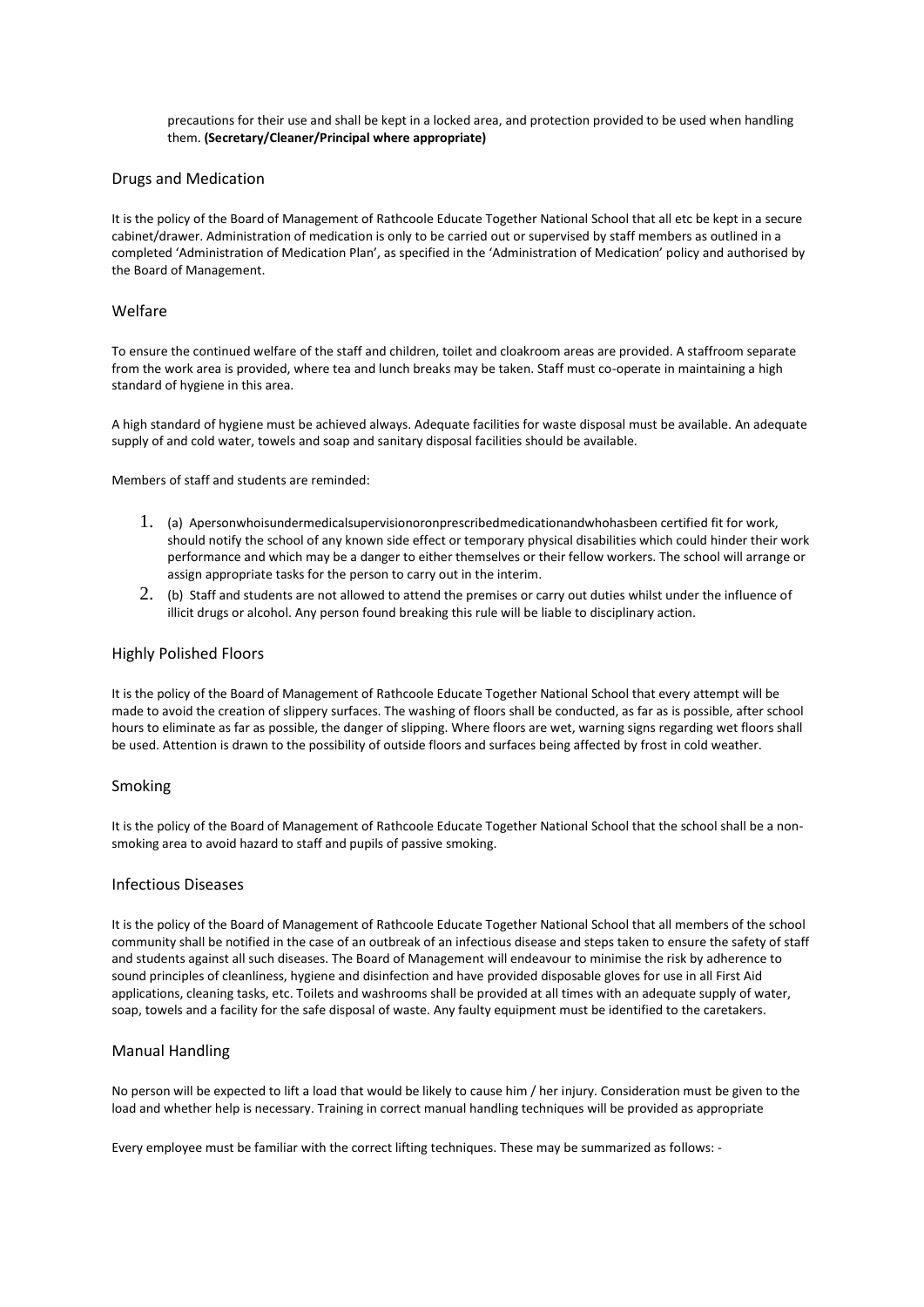- Check for sharp edges, splinters, or nails
- Life in easy stages floor to knee then from knee to carrying position.
- Hold weights close to body
- Don't jerk, shove or twist body
- Grip load with palms not fingertips
- Don't let the load obstruct your view. This is particularly important when carrying loads up and down step
- Always consider whether help is necessary to lift an awkward or heavy load.

### First Aid

It is the policy of the Board of Management of Rathcoole Educate Together National School that, where possible, some members of staff shall be trained to provide basic First Aid to staff and pupils.

(1) Notices are posted in office detailing:

- arrangements for giving first aid,
- location of first aid boxes,
- procedure of calling ambulances etc,
- telephone numbers of local Doctor, Gardaí and Hospital.

The Principal and Staff Health and Safety Officer will see that there will be maintained in the school a properly equipped available to staff at all times containing:

- Tape
- Cotton Bandage
- Antiseptic Wipes
- **Scissors**
- First Aid Chart
- Sticking plasters

Disposable gloves must be used at all times in administering First Aid and all medical items used (plasters, wipes etc) must be disposed of appropriately.

Covid 19 plan is adhered to in relation to the isolation room and procedures that follow.

### Access to School

In as much as is compatible with the practical layout of the school premises, anyone entering the school premises shall be required to identify themselves to the Principal or the Secretary as relevant and sign the visitors book or online tracing form before gaining admittance to the school. Any contractor must make direct contact with the Principal before initiating any work on the premises and shall be shown a copy of the safety statement applying to the school and shall agree to its provisions. No-one will be admitted to the building unless prior appointment is authorised so safe social distancing can be adhered to.

While work is in progress, any noise shall be avoided wherever possible during school hours and shall at all times be reduced to the minimum necessary. The contractor and his/her workmen shall not create any hazard, permanent or temporary, without informing the Principal or his nominated agent and shall mark such hazard with warning signs or other suitable protection.

### Collecting Children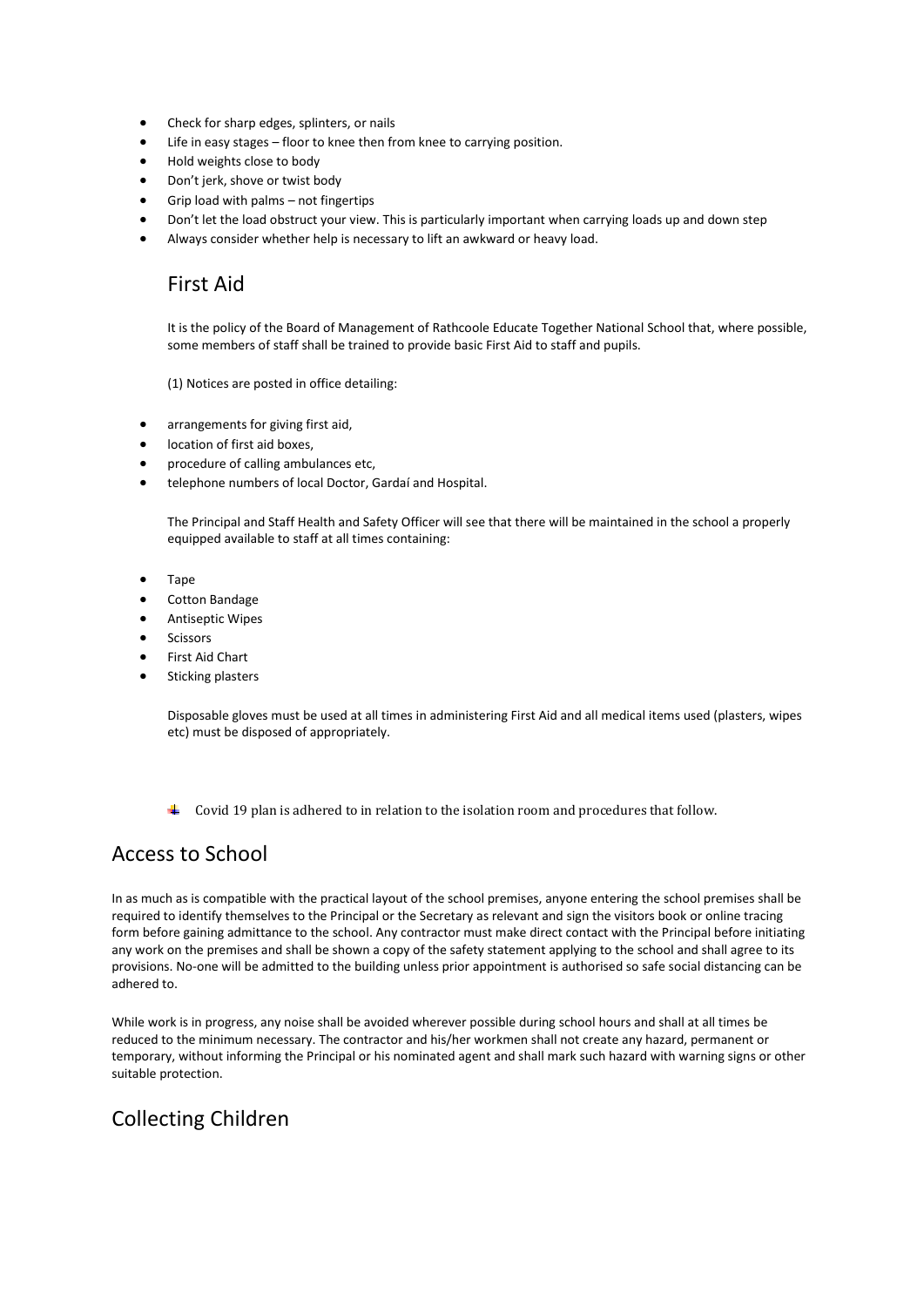All individuals, in the interest of safety, must obey all signs upon entering the school grounds.

# Revision of Safety Statement

This statement shall be regularly revised by the Board of Management of Rathcoole Educate Together National School in accordance with experience and the requirements of the Health and Safety Act and the Health and Safety Authority.

### Roles for 2020/2021 School Year:

**Principal:** Gemma Maher **BOM Health and Safety Officer:** TBC **Staff Health and Safety Officer:** Gemma Maher **Secretary:**  Michelle Clarges

**Policy statement in accordance with The Safety, Health and Welfare Act 2005** 

# Appendices

Appendix 1: Detailed Hazard Identification and Risk Assessment

**Risk Assessment Location:** 

**Assessor's Name:** 

**Assessment Date:** 

Hazard Identified

**Persons at risk**